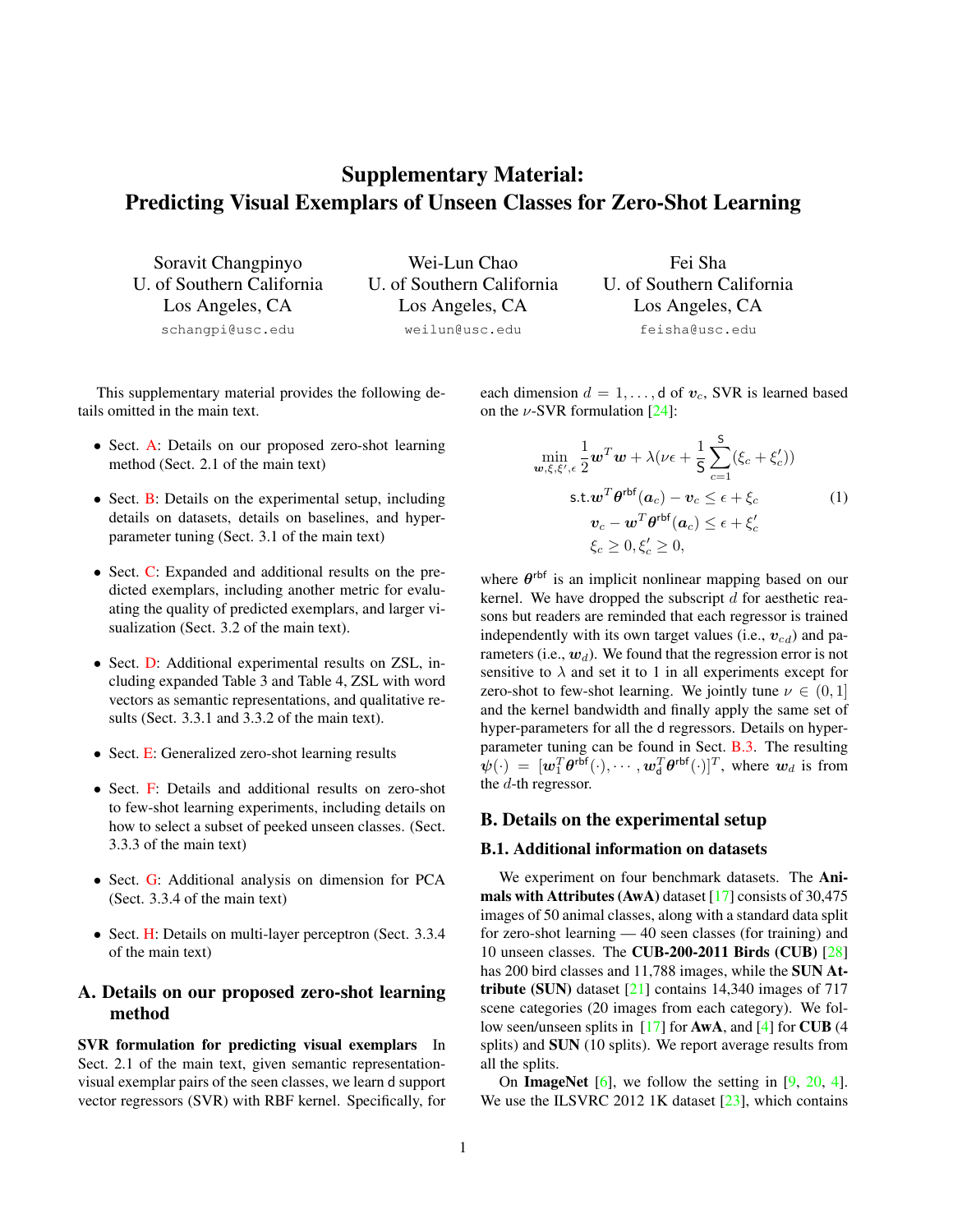<span id="page-1-5"></span>1,281,167 training and 50,000 validation images from 1,000 categories, as data from seen classes. Images of unseen classes come from the rest of the ImageNet Fall 2011 release dataset [\[6\]](#page-11-5) that do not overlap with any of those 1,000 categories. In total, this dataset consists of 14,197,122 images from 21,841 classes, 20,842 unseen classes of which are unseen ones. Note that, as mentioned in [\[4\]](#page-11-4), there is one class in the ILSVRC 2012 1K dataset that does not appear in the ImageNet 2011 21K dataset. Thus, we have a total of 20,842 unseen classes to evaluate.

#### <span id="page-1-4"></span>B.2. Details on ZSL baselines

We focus on comparing our method with a recent stateof-the-art baseline SYNC [\[4\]](#page-11-4). Specifically, we adopt the version that sets the number of base classifiers to be S (the number of seen classes), and sets  $\mathbf{b}_r = \mathbf{a}_c$  for  $r = c$  (cf. Sec. 2.2.2 of the main text). Note that this is the version that has reported results on all four datasets.

SYNC has been shown to outperform multiple strong baselines under the same setting. In particular, under the setting of [\[4\]](#page-11-4) which we adopt in this paper, SYNC outperforms SJE [\[3\]](#page-11-9), ESZSL [\[22\]](#page-11-10), COSTA [\[19\]](#page-11-11), and CONSE [\[20\]](#page-11-7). For more details, see Table 3 and Table 4 in [\[4\]](#page-11-4). Under the setting of  $[30]$  (with ResNet deep features [\[11\]](#page-11-12) and standard dataset splits), SYNC is the best performing method among [\[17,](#page-11-1) [2,](#page-11-13) [9,](#page-11-6) [26,](#page-11-14) [20,](#page-11-7) [3,](#page-11-9) [22,](#page-11-10) [33,](#page-12-1) [31\]](#page-12-2) on average on AwA, CUB, SUN, and additionally aPY [\[8\]](#page-11-15) (See Fig. 1 in [\[30\]](#page-12-0)), and by far the best performing method on ImageNet among [\[2,](#page-11-13) [9,](#page-11-6) [26,](#page-11-14) [20,](#page-11-7) [3,](#page-11-9) [22,](#page-11-10) [31\]](#page-12-2) (See Table 4 in [\[30\]](#page-12-0)). Note that Xian et al. [\[30\]](#page-12-0) recently proposes alternative splits of the datasets. In some scenarios, SYNC may not perform best on these splits. We leave further investigation of the performance of our ZSL method on these newly proposed splits for future work.

Besides SYNC, in Table 3 and Table 5 of the main text, we also include ZSL recognition accuracies of *recent* ZSL methods that have not been compared in [\[4\]](#page-11-4), including BIDILEL  $[29]$ , LATEM  $[31]$ , and CCA  $[18]$ . For each of these methods, we strive to ensure fair comparison in terms of semantic representations, visual features, and evaluation metrics.

#### <span id="page-1-1"></span>B.3. Hyper-parameter tuning

There are several hyper-parameters to be tuned in our experiments: (a) projected dimensionality d for PCA and (b)  $\lambda$ ,  $\nu$ , and the RBF-kernel bandwidth in SVR. For (a), we found that the ZSL performance is not sensitive to d and thus set  $d = 500$  for all experiments. For (b), we perform *class-wise* cross-validation (CV), following previous work [\[4,](#page-11-4) [7,](#page-11-18) [33\]](#page-12-1), with two exceptions. First, we found  $\lambda = 1$ works robustly on all datasets for zero-shot learning. Second, we fix all the hyper-parameters when we increase the number of peeked unseen classes (c.f. Sect. 3.3.3 of the main text) in the case of  $EXEM (1NN)^1$  $EXEM (1NN)^1$  $EXEM (1NN)^1$ .

The *class-wise* CV can be done as follows. We hold out data from a subset of seen classes as pseudo-unseen classes, train our models on the remaining folds (which belong to the remaining classes), and tune hyper-parameters based on a certain performance metric on the held-out fold. This scenario simulates the ZSL setting and has been shown to outperform the conventional CV in which each fold contains a portion of training examples from all classes [\[4\]](#page-11-4).

We consider the following two performance metrics. The first one minimizes the distance between the predicted exemplars and the ground-truth (average of PCA-projected validation data of each class) in  $\mathbb{R}^d$ . We use the Euclidean distance in this case. We term this measure CV-distance. This approach does not assume the downstream task at training and aims to measure the quality of predicted exemplars by its *faithfulness*.

The other approach maximizes the zero-shot classification accuracy on the validation set. This measure can easily be obtained for EXEM (1NN) and EXEM (1NNS), which use simple decision rules that have no further hyperparameters to tune. Empirically, we found that CVaccuracy generally leads to slightly better performance. The results reported in the main text for these two approaches are thus based on this measure.

On the other hand, EXEM (SYNC<sup>O-VS-O</sup>), EXEM (SYNC STRUCT ), EXEM (CONSE), and EXEM (LATEM) require further hyper-parameter tuning. For computational purposes, we use CV-distance for tuning hyper-parameters of the regressors, followed by the hyper-parameter tuning for SYNC and CONSE using the predicted exemplars. Since SYNC and CONSE construct their classifiers based on the distance values between class semantic representations, we do not expect a significant performance drop in this case. (We remind the reader that, in EXEM  $(SYNC<sup>o-vs-o</sup>)$ , EXEM (SYNC STRUCT ), EXEM (CONSE), and EXEM (LATEM), the predicted exemplars are used as semantic representations.)

# <span id="page-1-0"></span>C. Expanded and additional results on the predicted exemplars

# C.1. Another metric for evaluating the quality of predicted visual exemplars

Besides the Pearson correlation coefficient used in Ta-ble [2](#page-1-3) of the main text<sup>2</sup>, we provide another evidence that predicted exemplars better reflect visual similarities (as de-

<span id="page-1-2"></span><sup>&</sup>lt;sup>1</sup>In the experiments where we peek into some unseen classes' examples, we find that, for EXEM (1NN), fixing the hyper-parameters tuned on ZSL (with 0 peeked unseen classes) works robustly for other numbers of peeked unseen classes. However, this is not the case for SYNC, in which case we tune the hyper-parameters for different numbers of peeked unseen classes.

<span id="page-1-3"></span><sup>2</sup>We treat rows of each distance matrix as data points and compute the Pearson correlation coefficients between matrices.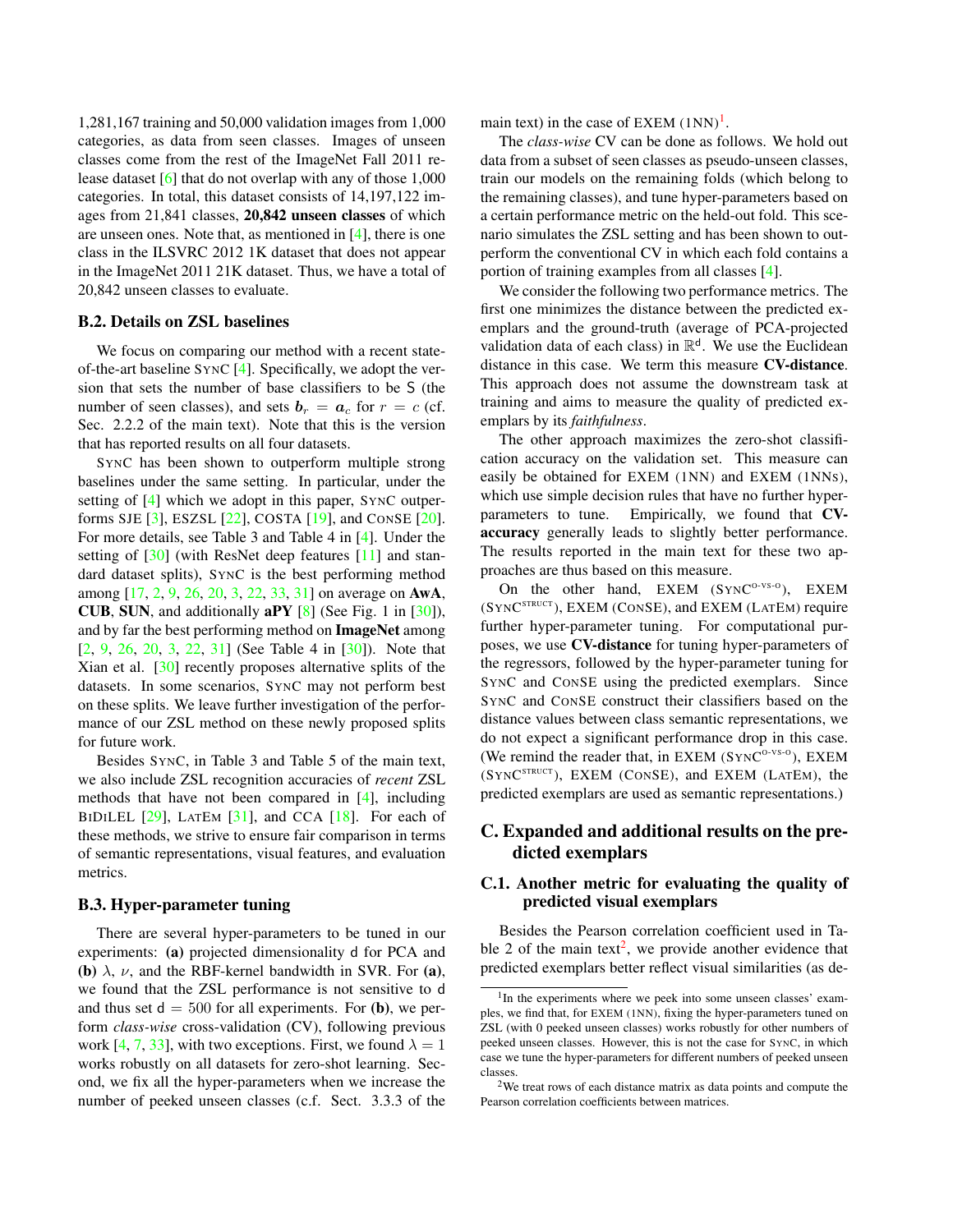<span id="page-2-2"></span><span id="page-2-1"></span>Table 1: Overlap of k-nearest classes (in %) on AwA, CUB, SUN. We measure the overlap between those searched by real exemplars and those searched by semantic representations (i.e., attributes) or predicted exemplars. We set k to be 40 % of the number of unseen classes. See text for more details.

| Distances for kNN using  | AwA     | <b>CUB</b> | <b>SUN</b> |
|--------------------------|---------|------------|------------|
|                          | $(k=4)$ | $(k=20)$   | $(k=29)$   |
| Semantic representations | 57.5    | 68.9       | 75.2       |
| Predicted exemplars      | 67.5    | 80.0       | 82. I      |

fined by real exemplars) than semantic representations. Let  $%$ kNNoverlap(D) be the percentage of k-nearest neighbors (neighboring classes) using distances D that overlap with k-nearest neighbors using real exemplar distances. In Ta-ble [1,](#page-2-1) we report %kNNoverlap (semantic representation distances) and %kNNoverlap (predicted exemplar distances). We set k to be 40% of the number of unseen classes, but we note that the trends are consistent for different ks. Similar to the results in the main text, we observe clear improvement in all cases.

# C.2. Larger visualization of the predicted exemplars

We provide the t-SNE visualization [\[27\]](#page-11-19) of the predicted visual exemplars of the *unseen* classes for AwA, CUB, SUN, and ImageNet in Fig. [1,](#page-4-1) [2,](#page-4-2) [3,](#page-5-0) and [4,](#page-5-1) respectively — each class is designated a color, with its corresponding real images/predicted exemplar marked with crosses/circle. Note that these figures are larger-size versions of Fig. 2 of the main text. For many of the unseen classes, the predicted exemplars are well aligned with their corresponding real images, explaining the superior performance of applying them for ZSL even though a simple nearest neighbor classification is used.

Note that it is the *relative* distance that is important. Even when the predicted exemplars are not well aligned with their corresponding images, they are in many cases closer to those images than the predicted exemplars of other classes are. For example, on AwA, we would be able to predict test images from "orange" class correctly as the closest exemplar is orange (but the images and the exemplar are not exactly aligned).

### <span id="page-2-0"></span>D. Expanded zero-shot learning results

#### D.1. Expanded main results on small datasets

Table [2](#page-3-0) expands Table 3 of the main text to include additional baselines. First, we include results of additional baselines  $[3, 22, 19]$  $[3, 22, 19]$  $[3, 22, 19]$  $[3, 22, 19]$  $[3, 22, 19]$  reported in  $[4]$ . Second, we report results of very recently proposed methods that use the more optimistic metric *per-sample* accuracy as well as different types of deep visual features.

*Per-sample* accuracy is computed by averaging over accuracy of each sample. This is different from *per-class* accuracy that is computed by averaging over accuracy of each unseen class. It is likely that *per-sample* accuracy is the more optimistic metric of the two, as  $[30]$  reports that they are unable to reproduce results of SSE [\[33\]](#page-12-1), which uses *persample* accuracy, with *per-class* accuracy.

We also note that visual features can affect the performance greatly. For example, VGG features  $[25]$  of AwA used in [\[33,](#page-12-1) [34,](#page-12-3) [29\]](#page-11-16) are likely more discriminative than GoogLeNet features. In particular, BIDILEL [\[29\]](#page-11-16) reports results on both features with VGG outperforming GoogLeNet by an absolute 5.8%. This could explain strong results on AwA reported in [\[33,](#page-12-1) [34,](#page-12-3) [29\]](#page-11-16). It would also be interesting to investigate how GoogLetNet V2 [\[12\]](#page-11-21) (in additional to *persample* evaluation metric) used by DEM [\[32\]](#page-12-4) contributes to their superior performance on AwA.

Finally, despite the variations in experimental settings, our method still outperforms all baselines on CUB.

### D.2. Expanded ImageNet results

Table [3](#page-3-1) expands the results of Table 4 in the main text to include other previously *published* results that use AlexNet features [\[14\]](#page-11-22) and evaluate on all unseen classes. In all cases, our method outperforms the baseline approaches.

# D.3. Additional ZSL results with word vectors as semantic representations

In Table [4,](#page-6-1) we show that we can improve the quality of word vectors on AwA as well. We use the 1,000 dimensional word vectors in [\[10\]](#page-11-23) and follow the same evaluation protocol as before. For other specific details, please refer to [\[4\]](#page-11-4).

#### D.4. Qualitative results

Finally, we provide qualitative results on the zero-shot learning task on AwA and SUN in Fig. [5.](#page-6-2) For each row, we provide a class name, three attributes with the highest strength, and the nearest image to the predicted exemplar (projected back to the original visual feature space). We stress that each class that we show here is an *unseen* class, and the images are from unseen classes as well. Generally, the results are reasonable; class names, attributes, and images generally correspond well. Even when the image is from the wrong class, the appearance of the nearest image is reasonable. For example, we predict a hippopotamus exemplar from the pig attributes, but the image does not look too far from pigs. This could also be due to the fact that many of these attributes are not *visual* and thus our regressors are prone to learning the wrong thing  $[13]$ .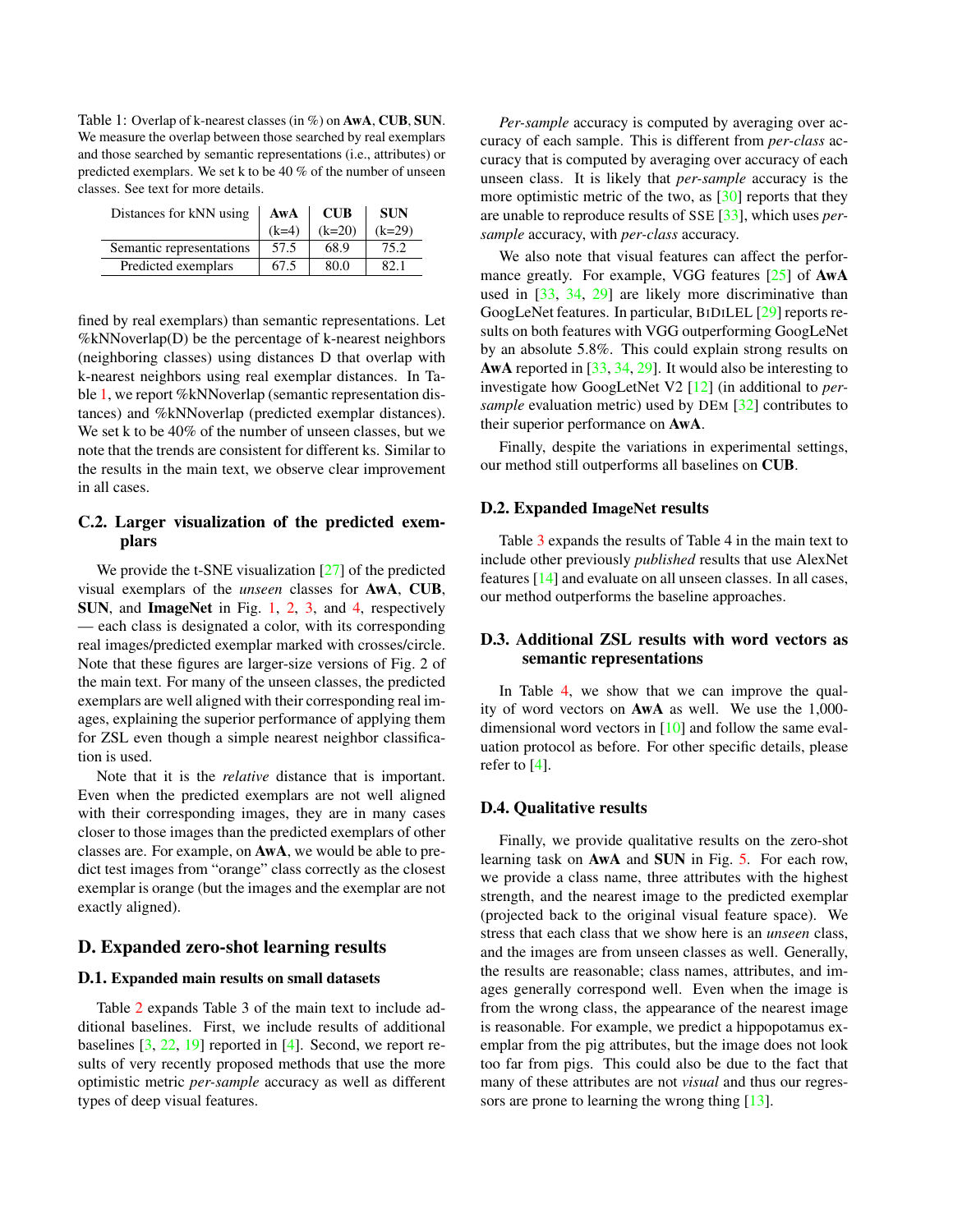<span id="page-3-2"></span><span id="page-3-0"></span>Table 2: Expanded comparison (cf. Table 3 of the main text) to existing ZSL approaches in the multi-way classification accuracies (in %) on AwA, CUB, and SUN. For each dataset, we mark the best in red and the second best in blue. We include results of recent ZSL methods with other types of deep features (VGG by [\[25\]](#page-11-20) and GoogLeNet V2 by [\[12\]](#page-11-21)) and/or different evaluation metrics. See text for details on how to interpret these results.

| Approach                                       | Visual       | Evaluation | AwA  | $\mathbf{C} \mathbf{U} \mathbf{B}$ | <b>SUN</b> |
|------------------------------------------------|--------------|------------|------|------------------------------------|------------|
|                                                | features     | metric     |      |                                    |            |
| SSE [33]                                       | VGG          | per-sample | 76.3 | $30.\overline{4^{8}}$              |            |
| <b>JLSE</b> [34]                               | VGG          | per-sample | 80.5 | $42.1^{\frac{6}{3}}$               |            |
| BIDILEL <sup>[29]</sup>                        | VGG          | per-sample | 79.1 | $47.6^{\S}$                        |            |
| <b>DEM</b> [32]                                | GoogLeNet V2 | per-sample | 86.7 | 58.3 <sup>§</sup>                  |            |
| $SJE$ [3]                                      | GoogLeNet    | per-class  | 66.3 | 46.5                               | 56.1       |
| ESZSL $[22]$                                   | GoogLeNet    | per-class  | 64.5 | 34.5                               | 18.7       |
| COSTA <sub>[19]</sub>                          | GoogLeNet    | per-class  | 61.8 | 40.8                               | 47.9       |
| CONSE <sup><math>\dagger</math></sup> [20]     | GoogLeNet    | per-class  | 63.3 | 36.2                               | 51.9       |
| BIDILEL <sup>[29]</sup>                        | GoogLeNet    | per-class  | 72.4 | $49.7^{\frac{8}{3}}$               |            |
| LATEM <sup><math>\frac{1}{2}</math></sup> [31] | GoogLeNet    | per-class  | 72.1 | 48.0                               | 64.5       |
| $SYNC^{O-VS-O}$ [4]                            | GoogLeNet    | per-class  | 69.7 | 53.4                               | 62.8       |
| $SYNCcs$ [4]                                   | GoogLeNet    | per-class  | 68.4 | 51.6                               | 52.9       |
| $SYNC^{STRUCT}$ [4]                            | GoogLeNet    | per-class  | 72.9 | 54.5                               | 62.7       |
| EXEM (CONSE)                                   | GoogLeNet    | per-class  | 70.5 | 46.2                               | 60.0       |
| $EXEM (LATEM)^{T}$                             | GoogLeNet    | per-class  | 72.9 | 56.2                               | 67.4       |
| $EXEM$ (SYNC <sup>O-VS-O</sup> )               | GoogLeNet    | per-class  | 73.8 | 56.2                               | 66.5       |
| EXEM (SYNC <sup>STRUCT</sup> )                 | GoogLeNet    | per-class  | 77.2 | 59.8                               | 66.1       |
| EXEM (1NN)                                     | GoogLeNet    | per-class  | 76.2 | 56.3                               | 69.6       |
| EXEM (1NNs)                                    | GoogLeNet    | per-class  | 76.5 | 58.5                               | 67.3       |

<sup>§</sup>: on a particular split of seen/unseen classes. <sup>†</sup>: reported in [\[4\]](#page-11-4). <sup>‡</sup>: based on the code of [\[31\]](#page-12-2), averaged over 5 different initializations.

<span id="page-3-1"></span>Table 3: Expanded comparison (cf. Table 4 of the main text) to existing ZSL approaches on ImageNet using word vectors of the class names as semantic representations. For both types of metrics (in %), the higher the better. The best is in red. AlexNet is by [\[14\]](#page-11-22). The number of actual unseen classes are given in parentheses. <sup>†</sup>: reported in [\[4\]](#page-11-4).

| Test data | Approach                                     | Visual    | Flat Hit@K   |                |                  |             |      | Hierarchical precision@K |      |      |      |
|-----------|----------------------------------------------|-----------|--------------|----------------|------------------|-------------|------|--------------------------|------|------|------|
|           | $K=$                                         | features  | $\mathbf{1}$ | $\overline{c}$ | 5                | 10          | 20   | 2                        | 5    | 10   | 20   |
| $2-hop$   | DEVISE $[9]$                                 | AlexNet   | 6.0          | 10.1           | 18.1             | 26.4        | 36.4 | 15.2                     | 19.2 | 21.7 | 23.3 |
| (1, 549)  | CONSE $[20]$                                 | AlexNet   | 9.4          | 15.1           | 24.7             | 32.7        | 41.8 | 21.4                     | 24.7 | 26.9 | 28.4 |
|           | $\overline{\text{Cons}}$ <sup>†</sup> [20]   | GoogLeNet | 8.3          | 12.9           | 21.8             | 30.9        | 41.7 | 21.5                     | 23.8 | 27.5 | 31.3 |
|           | $SYNC^{o-vs-0}[4]$                           | GoogLeNet | 10.5         | 16.7           | 28.6             | 40.1        | 52.0 | 25.1                     | 27.7 | 30.3 | 32.1 |
| $2-hop$   | $SYNC^{struct}$ [4]                          | GoogLeNet | 9.8          | 15.3           | 25.8             | 35.8        | 46.5 | 23.8                     | 25.8 | 28.2 | 29.6 |
| (1,509)   | $EXEM (SYNCO-VS-O)$                          | GoogLeNet | 11.8         | 18.9           | 31.8             | 43.2        | 54.8 | 25.6                     | 28.1 | 30.2 | 31.6 |
|           | EXEM (1NN)                                   | GoogLeNet | 11.7         | 18.3           | 30.9             | 42.7        | 54.8 | 25.9                     | 28.5 | 31.2 | 33.3 |
|           | EXEM (1NNs)                                  | GoogLeNet | 12.5         | 19.5           | 32.3             | 43.7        | 55.2 | 26.9                     | 29.1 | 31.1 | 32.0 |
| $3-hop$   | DEVISE <sup>[9]</sup>                        | AlexNet   | 1.7          | 2.9            | 5.3              | 8.2         | 12.5 | 3.7                      | 19.1 | 21.4 | 23.6 |
| (7, 860)  | CONSE $[20]$                                 | AlexNet   | 2.7          | 4.4            | 7.8              | 11.5        | 16.1 | 5.3                      | 20.2 | 22.4 | 24.7 |
|           | CONSE <sup><math>\dagger</math></sup> [20]   | GoogLeNet | 2.6          | 4.1            | 7.3              | 11.1        | 16.4 | 6.7                      | 21.4 | 23.8 | 26.3 |
|           | $SYNC^{o-vs-0}[4]$                           | GoogLeNet | 2.9          | 4.9            | 9.2              | 14.2        | 20.9 | 7.4                      | 23.7 | 26.4 | 28.6 |
| $3-hop$   | $SYNC^{struct}$ [4]                          | GoogLeNet | 2.9          | 4.7            | 8.7              | 13.0        | 18.6 | 8.0                      | 22.8 | 25.0 | 26.7 |
| (7,678)   | EXEM $(SYNCO-VS-O)$                          | GoogLeNet | 3.4          | 5.6            | 10.3             | 15.7        | 22.8 | 7.5                      | 24.7 | 27.3 | 29.5 |
|           | EXEM (1NN)                                   | GoogLeNet | 3.4          | 5.7            | 10.3             | 15.6        | 22.7 | 8.1                      | 25.3 | 27.8 | 30.1 |
|           | EXEM (1NNs)                                  | GoogLeNet | 3.6          | 5.9            | 10.7             | <b>16.1</b> | 23.1 | 8.2                      | 25.2 | 27.7 | 29.9 |
| All       | DEVISE <sup>[9]</sup>                        | AlexNet   | 0.8          | 1.4            | 2.5              | 3.9         | 6.0  | 1.7                      | 7.2  | 8.5  | 9.6  |
| (20, 842) | CONSE $[20]$                                 | AlexNet   | 1.4          | 2.2            | 3.9              | 5.8         | 8.3  | 2.5                      | 7.8  | 9.2  | 10.4 |
|           | $\overline{\text{Cons}\text{E}^\dagger$ [20] | GoogLeNet | 1.3          | 2.1            | 3.8              | 5.8         | 8.7  | 3.2                      | 9.2  | 10.7 | 12.0 |
|           | $SYNC^{O-VS-O}$ [4]                          | GoogLeNet | 1.4          | 2.4            | 4.5              | 7.1         | 10.9 | 3.1                      | 9.0  | 10.9 | 12.5 |
| All       | $SYNC^{STRUCT}$ [4]                          | GoogLeNet | 1.5          | 2.4            | 4.4              | 6.7         | 10.0 | 3.6                      | 9.6  | 11.0 | 12.2 |
| (20, 345) | $EXEM (SYNCO-VS-O)$                          | GoogLeNet | 1.6          | 2.7            | $\overline{5.0}$ | 7.8         | 11.8 | 3.2                      | 9.3  | 11.0 | 12.5 |
|           | EXEM (1NN)                                   | GoogLeNet | 1.7          | 2.8            | 5.2              | 8.1         | 12.1 | 3.7                      | 10.4 | 12.1 | 13.5 |
|           | EXEM (1NNs)                                  | GoogLeNet | 1.8          | 2.9            | 5.3              | 8.2         | 12.2 | 3.6                      | 10.2 | 11.8 | 13.2 |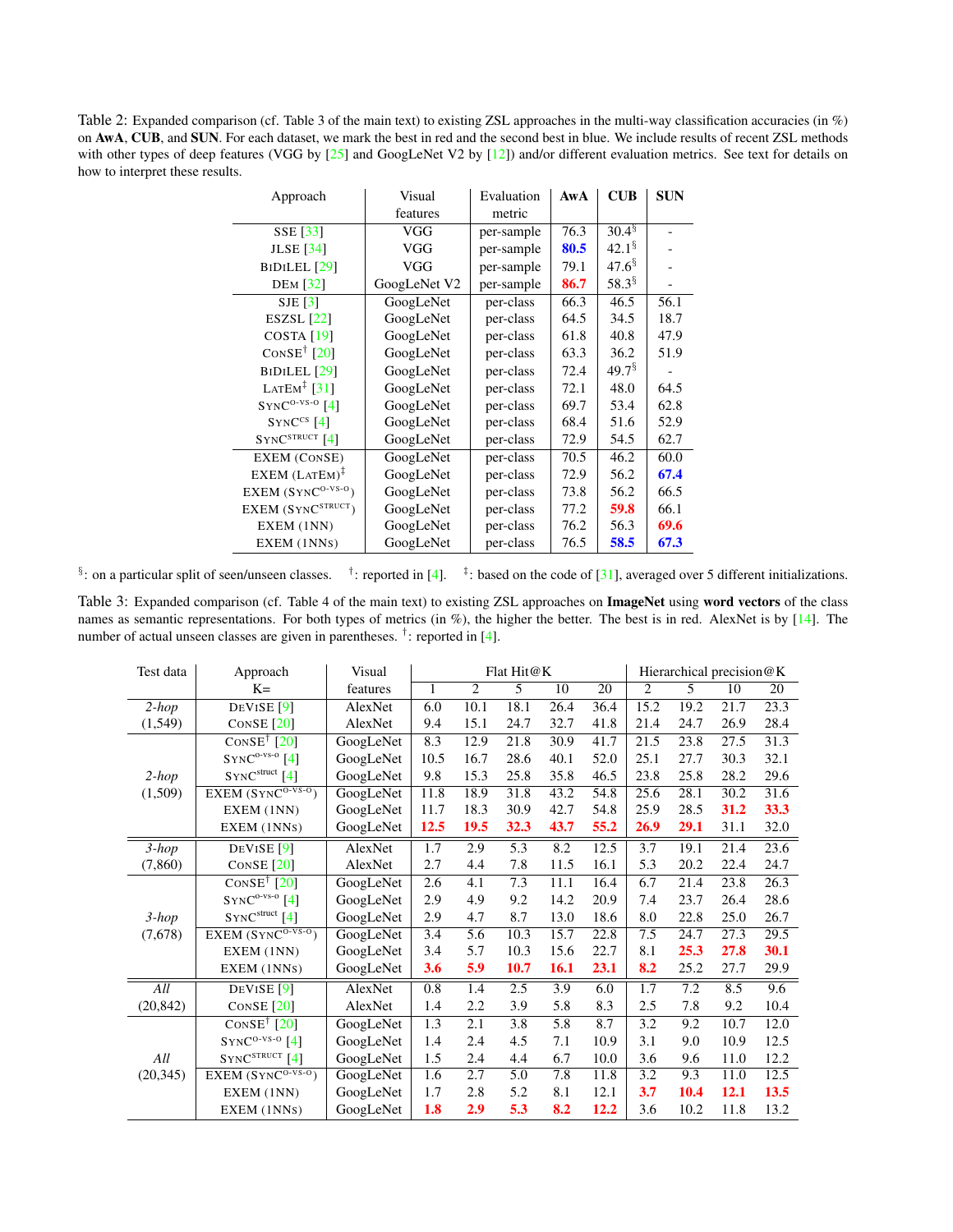<span id="page-4-3"></span><span id="page-4-1"></span>

<span id="page-4-2"></span>Figure 1: t-SNE [\[27\]](#page-11-19) visualization of real images (crosses) and predicted visual exemplars (circles) for 10 *unseen* classes on AWA. Different colors of symbols denote different unseen classes. Perfect predictions of visual features/exemplars would result in well-aligned crosses and circles of the same color. Best viewed in color.



Figure 2: t-SNE [\[27\]](#page-11-19) visualization of real images (crosses) and predicted visual exemplars (circles) for 50 *unseen* classes on CUB (first split). Different colors of symbols denote different unseen classes. Perfect predictions of visual features/exemplars would result in wellaligned crosses and circles of the same color. Best viewed in color.

# <span id="page-4-0"></span>E. Generalized zero-shot learning results

Conventional zero-shot learning setting unrealistically assumes that test data always come from the unseen classes. Motivated by this, recent work proposes to evaluate zeroshot learning methods in the more practical setting called generalized zero-shot learning (GZSL). In GZSL, instances from both seen and unseen classes are present at test time,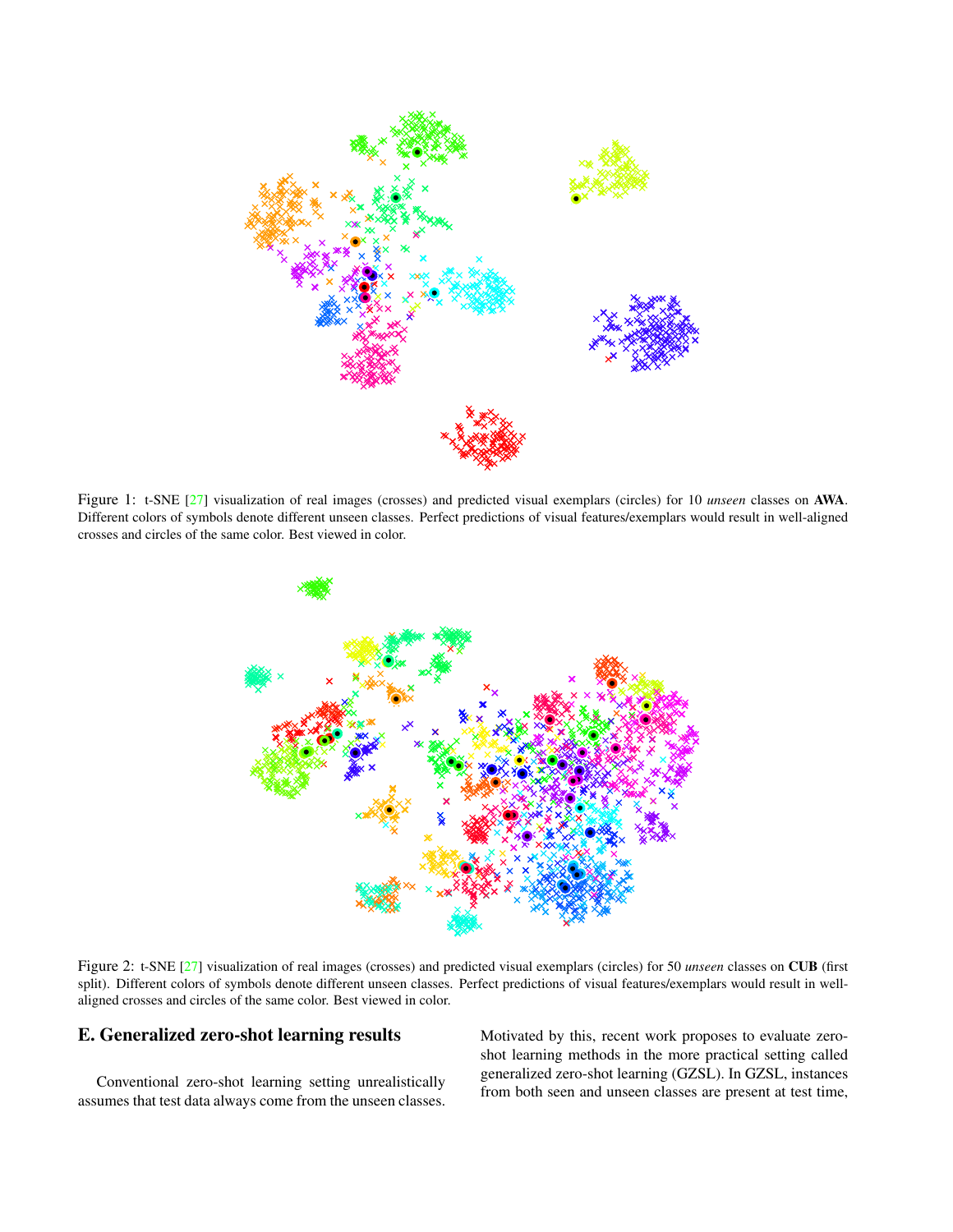<span id="page-5-2"></span><span id="page-5-0"></span>

<span id="page-5-1"></span>Figure 3: t-SNE [\[27\]](#page-11-19) visualization of real images (crosses) and predicted visual exemplars (circles) for 72 *unseen* classes on SUN (first split). Different colors of symbols denote different unseen classes. Perfect predictions of visual features/exemplars would result in wellaligned crosses and circles of the same color. Best viewed in color.



Figure 4: t-SNE [\[27\]](#page-11-19) visualization of real images (crosses) and predicted visual exemplars (circles) for 48 randomly sampled *unseen* classes from *2-hop* on ImageNet. Different colors of symbols denote different unseen classes. Perfect predictions of visual features/exemplars would result in well-aligned crosses and circles of the same color. Best viewed in color.

and the label space is the union of both types of classes. We refer the reader for more discussions regarding GZSL and related settings in [\[5,](#page-11-25) [30\]](#page-12-0).

We evaluate our methods and baselines using the Area Under Seen-Unseen accuracy Curve (AUSUC) [\[5\]](#page-11-25) and report the results in Table [5.](#page-6-3) Following the same evaluation procedure as before, our approach again outperforms the baselines on all datasets.

Recently, Xian et al.  $\left[30\right]$  proposes to unify the evaluation protocol in terms of image features, class semantic embeddings, data splits, and evaluation criteria for conventional and generalized zero-shot learning. In their protocol, GZSL is evaluated by the harmonic mean of seen and unseen classes' accuracies. Technically, AUSUC provides a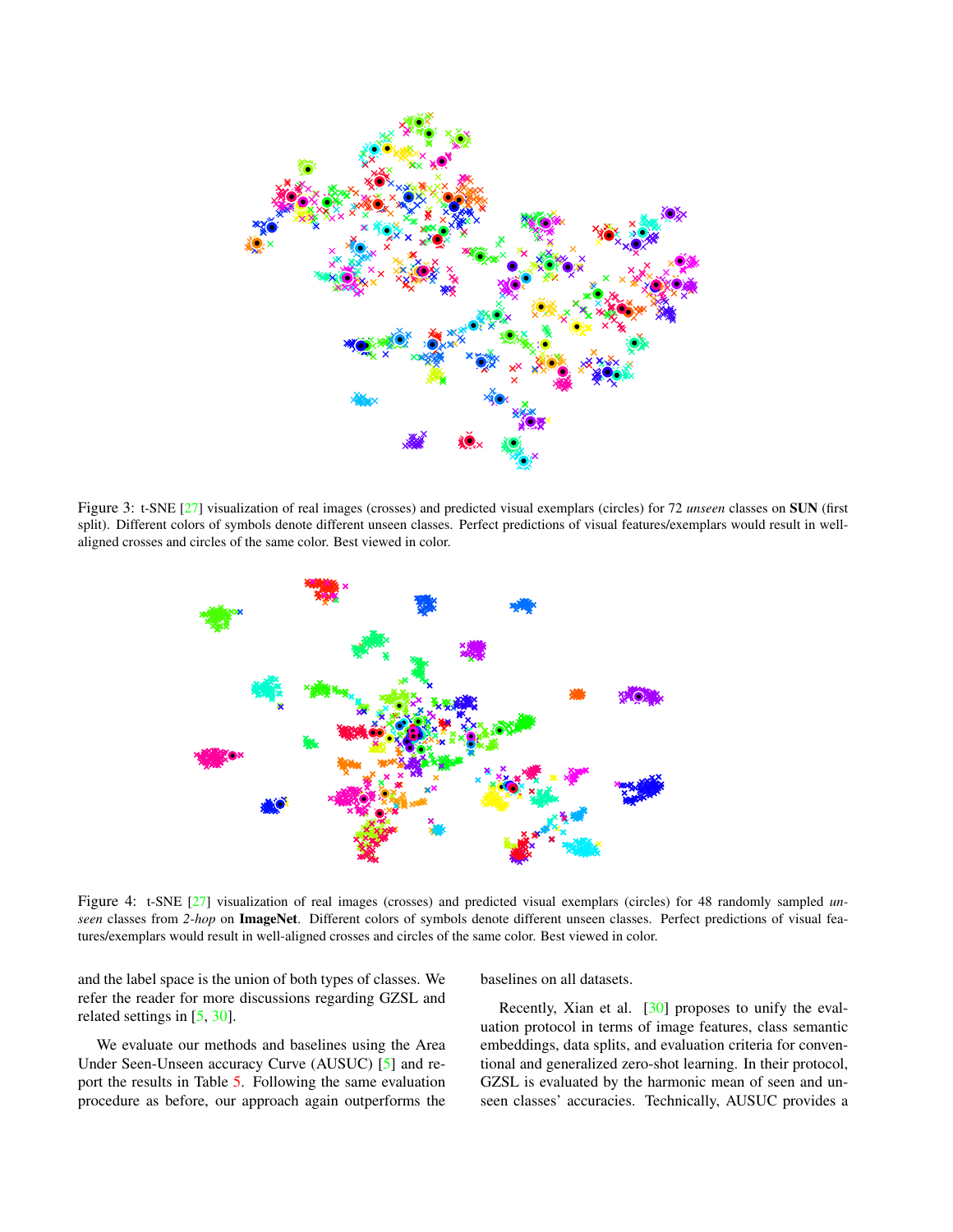<span id="page-6-5"></span><span id="page-6-2"></span>

| <b>Class name</b> | Top 3 attributes                  | <b>Nearest image to</b><br>predicted exemplar | <b>Class name</b>          | Top 3 attributes                        | <b>Nearest image to</b><br>predicted exemplar |
|-------------------|-----------------------------------|-----------------------------------------------|----------------------------|-----------------------------------------|-----------------------------------------------|
| Persian cat       | Furry, domestic, paws             |                                               | Airport                    | open area, manmade,<br>far-away horizon |                                               |
| Humpback<br>whale | big, water, swims                 |                                               | Art studio                 | enclosed area, no<br>horizon, manmade   |                                               |
| Leopard           | fast, meat, stalker               |                                               | <b>Botanical</b><br>garden | foliage, vegetation,<br>trees           |                                               |
| Pig               | quadrupedal, bulbous,<br>newworld |                                               | Clothing store             | cloth, enclosed area,<br>shopping       |                                               |

Figure 5: Qualitative zero-shot learning results on AwA (left) and SUN (right). For each row, we provide a class name, three attributes with the highest strength, and the nearest image to the predicted exemplar (projected back to the original visual feature space).

<span id="page-6-1"></span>Table 4: ZSL results in the per-class multi-way classification accuracies (in %) on AwA using word vectors as semantic representations. We use the 1,000-dimensional word vectors in [\[10\]](#page-11-23). All approaches use GoogLeNet as the visual features.

| Approach               | AwA  |
|------------------------|------|
| $SYNC^{O-VS-O}$ [4]    | 57.5 |
| EXEM $(SYNC^{O-VS-O})$ | 61.7 |
| EXEM (1NN)             | 63.5 |

<span id="page-6-3"></span>Table 5: Generalized ZSL results in Area Under Seen-Unseen accuracy Curve (AUSUC) [\[5\]](#page-11-25) on AwA, CUB, and SUN. For each dataset, we mark the best in red and the second best in blue. All approaches use GoogLeNet as the visual features and calibrated stacking [\[5\]](#page-11-25) to combine the scores for seen and unseen classes.

| Approach                                   | AwA   | <b>CUB</b> | <b>SUN</b> |
|--------------------------------------------|-------|------------|------------|
| DAP <sup>†</sup> [17]                      | 0.366 | 0.194      | 0.096      |
| $IAP^{\dagger}$ [17]                       | 0.394 | 0.199      | 0.145      |
| CONSE <sup><math>\dagger</math></sup> [20] | 0.428 | 0.212      | 0.200      |
| $ESZSL^{\dagger}$ [22]                     | 0.449 | 0.243      | 0.026      |
| $SYNC^{O-VS-O^{\dagger}}$ [4]              | 0.568 | 0.336      | 0.242      |
| $SYNC^{STRUCT}$ [4]                        | 0.583 | 0.356      | 0.260      |
| $EXEM(SYNC0-VS-0)$                         | 0.553 | 0.365      | 0.265      |
| EXEM (SYNC <sup>STRUCT</sup> )             | 0.587 | 0.397      | 0.288      |
| EXEM (1NN)                                 | 0.570 | 0.318      | 0.284      |
| EXEM (1NNs)                                | 0.584 | 0.373      | 0.287      |

<sup>†</sup>: results are reported in [\[5\]](#page-11-25).

more complete picture of zero-shot learning method's performance, but it is less simpler than the harmonic mean. As in Sect. [B.2,](#page-1-4) further investigation under this newly proposed evaluation protocol (both in conventional and generalized zero-shot learning) is left for future work.

# <span id="page-6-0"></span>F. Additional details on zero-shot to few-shot learning experiments

# <span id="page-6-4"></span>F.1. Details on how to select peeked unseen classes

Denote by  $B$  the number of peeked unseen classes whose labeled data will be revealed. In what follows, we provide detailed descriptions of how we select a subset of peeked unseen classes of size B.

Uniform random and heavy (light)-toward-seen random As mentioned in Sect. 3.1 of the main text, there are different subsets of unseen classes on ImageNet according to the WordNet hierarchy. Each subset contains unseen classes with a certain range of tree-hop distance from the 1K seen classes. The smaller the distance is, the higher the semantic similarity between unseen classes and seen classes. Here, we consider the following three *disjoint* subsets:

- *2-hop*: 1,509 (out of 1,549) unseen classes that are within 2 tree-hop distance from the 1K seen classes.
- *Pure 3-hop*: 6,169 (out of 6,311) unseen classes that are with exactly 3 tree-hop distance from the 1K seen classes.
- *Rest*: 12,667 (out of 12,982) unseen classes that are with more than 3 tree-hop distance from the 1K seen classes.

Note that *3-hop* defined in Sect. 3.1 of the main text is exactly *2-hop*∪*Pure 3-hop*, and *All* is *2-hop*∪*Pure 3-hop*∪ *Rest*.

For uniform random, we pick from *2-hop*/*Pure 3 hop*/ *Rest* the number of peeked unseen classes proportional to their set size (i.e., 1,509/6,169/12,667). That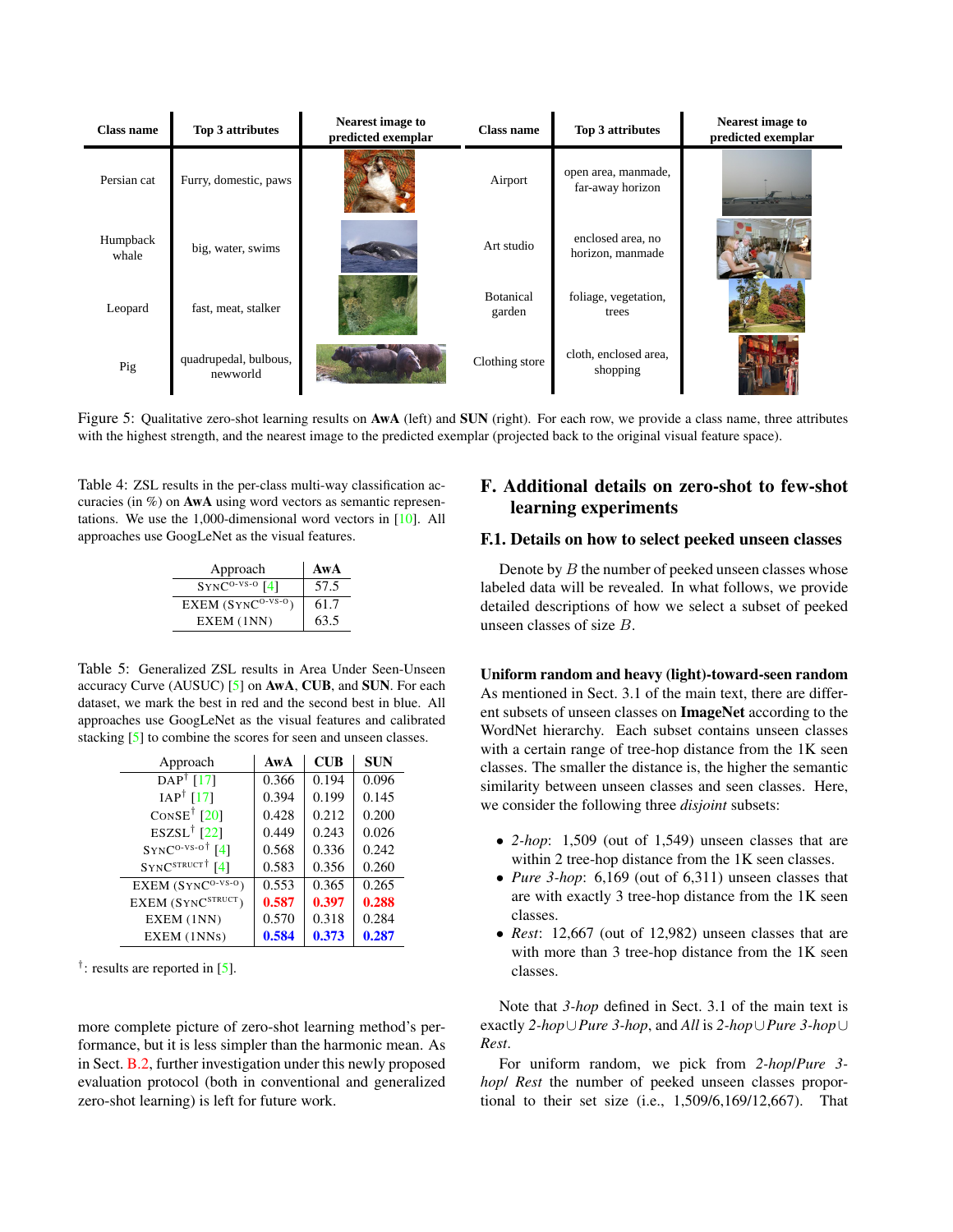<span id="page-7-1"></span>is, we do not bias the selected classes towards any subset. For heavy-toward-seen random, we pick from *2 hop*/*Pure 3-hop*/*Rest* the number of peeked unseen classes proportional to  $(16\times1,509)/(4\times6,169)/(1\times12,667)$ . For light-toward-seen random, we pick from *2-hop*/*Pure 3 hop*/*Rest* the number of peeked unseen classes proportional to  $(1 \times 1,509)/(4 \times 6,169)/(16 \times 12,667)$ . Given the number of peeked unseen classes for each subset, we then perform uniform sampling (without replacement) within each subset to select the peeked unseen classes. If the number of peeked unseen classes to select from a subset exceeds the number of classes of that subset, we split the exceeding budget to other subsets following the proportion.

DPP Given a ground set of N items (e.g., classes) and the corresponding N-by-N kernel matrix  $L$  that encodes the pair-wise item similarity, a DPP [\[16\]](#page-11-26) defines the probability of any subset sampled from the ground set. The probability of a specific subset is proportional to the determinant of the principal minor of  $L$  indexed by the subset. A diverse subset is thus with a higher probability to be sampled.

For zero-shot to few-shot learning experiments, we construct  $L$  with the RBF kernel computed on semantic representations (e.g, word vectors) of all the seen and unseen classes (i.e.,  $S + U$  classes). We then compute the U-by-U kernel matrix  $L_U$  conditional on that all the S seen classes are already included in the subset. Please refer to [\[16\]](#page-11-26) for details on conditioning in DPPs. With  $L_U$ , we would like to select additional B classes that are diverse from each other and from the seen classes to be the peeked unseen classes.

Since finding the most diverse subset (either fixed-size or not) is an NP-hard problem  $[15, 16]$  $[15, 16]$  $[15, 16]$ , we apply a simple greedy algorithm to sequentially select classes. Denote  $Q_t$ as the set of peeked unseen classes with size t and  $U_t$  as the remaining unseen classes, we enumerate all possible subset of size  $t + 1$  (i.e.,  $Q_t \cup \{c \in U_t\}$ ). We then include  $c^*$ that leads to the largest probability into  $Q_{t+1}$  (i.e.,  $Q_{t+1}$  =  $Q_t \cup \{c^*\}$  and  $U_{t+1} = U_t - \{c^*\}$ . We iteratively perform the update until  $t = B$ .

## F.2. Additional results on zero-shot to few-shot learning results

In this section, we analyze experimental results for EXEM (1NN) in detail. We refer the reader to the setup described in Sect. 3.3.3 of the main text, as well as additional setup below.

#### F.2.1 Additional setup

We will consider several fine-grained evaluation metrics. We denote by  $\mathcal{A}_{\mathcal{X}\rightarrow\mathcal{Y}}^K$  the Flat Hit@K of classifying test instances from  $X$  to the label space of  $Y$ . Since there are

<span id="page-7-0"></span>

Figure 6: Combined accuracy  $\mathcal{A}_{\mathcal{U}\to\mathcal{U}}^K$  vs. the number of peeked unseen classes for EXEM (1NN). The "squares" correspond to the upperbound (UB) obtained by EXEM (1NN) on *real* exemplars. F@K=1, 5, and 20.

two types of test data, we will have two types of accuracy: the peeked unseen accuracy  $\mathcal{A}_{\mathcal{P}\rightarrow\mathcal{U}}^{K}$  and the remaining unseen accuracy  $\mathcal{A}_{\mathcal{R}\rightarrow\mathcal{U}}^K$ , where  $\mathcal P$  is the peeked unseen set, R is the remaining unseen set, and  $\mathcal{U} = \mathcal{P} \cup \mathcal{R}$  is the unseen set. Then, the combined accuracy  $\mathcal{A}_{\mathcal{U}\to\mathcal{U}}^K$  $w_{\mathcal{P}} A_{\mathcal{P}\rightarrow\mathcal{U}}^K + w_{\mathcal{R}} A_{\mathcal{R}\rightarrow\mathcal{U}}^K$ , where  $w_{\mathcal{P}}(w_{\mathcal{R}})$  is the proportion of test instances in peeked unseen (remaining unseen) classes to the total number of test instances. Note that the combined accuracy is the one we use in the main text.

Note also that we follow the evaluation protocol for ImageNet in previous literature by using "per-image" accuracy. We will also explore "per-class" accuracy and show that we reach the same conclusion. See Sect [F.2.4.](#page-8-0)

#### F.2.2 Full curves for EXEM (1NN)

Fig. [6](#page-7-0) shows  $\mathcal{A}_{\mathcal{U}\rightarrow\mathcal{U}}^{K}$  when the number of peeked unseen classes keeps increasing. We observe this leads to improved overall accuracy, although the gain eventually is flat. We also show the upperbound: EXEM (1NN) with *real exemplars* instead of predicted ones for all the unseen classes. Though small, the gap to the upperbound could potentially be improved with a more accurate prediction method of visual exemplars, in comparison to SVR (Sect. [A\)](#page-0-0).

#### F.2.3 Detailed analysis of the effect of labeled data from peeked unseen classes

Fig. [7](#page-8-1) expands the results in Fig. [6](#page-7-0) by providing the weighed peeked unseen accuracy  $w_{\mathcal{P}} \mathcal{A}_{\mathcal{P}\rightarrow\mathcal{U}}^K$  and the weighted remaining unseen accuracy  $w_{\mathcal{R}} A_{\mathcal{R}\rightarrow\mathcal{U}}^K$ . We note that, as the number of peeked unseen classes increases,  $w_{\mathcal{P}}$  goes up while  $w_{\mathcal{R}}$  goes down, roughly linearly in both cases. Thus, the curves go up for the top row and go down for the bottom row.

As we observe additional labeled data from more peeked unseen classes, the weighed peeked unseen accuracy improves roughly linearly as well. On the other hand, the weighed remaining unseen accuracy degrades very quickly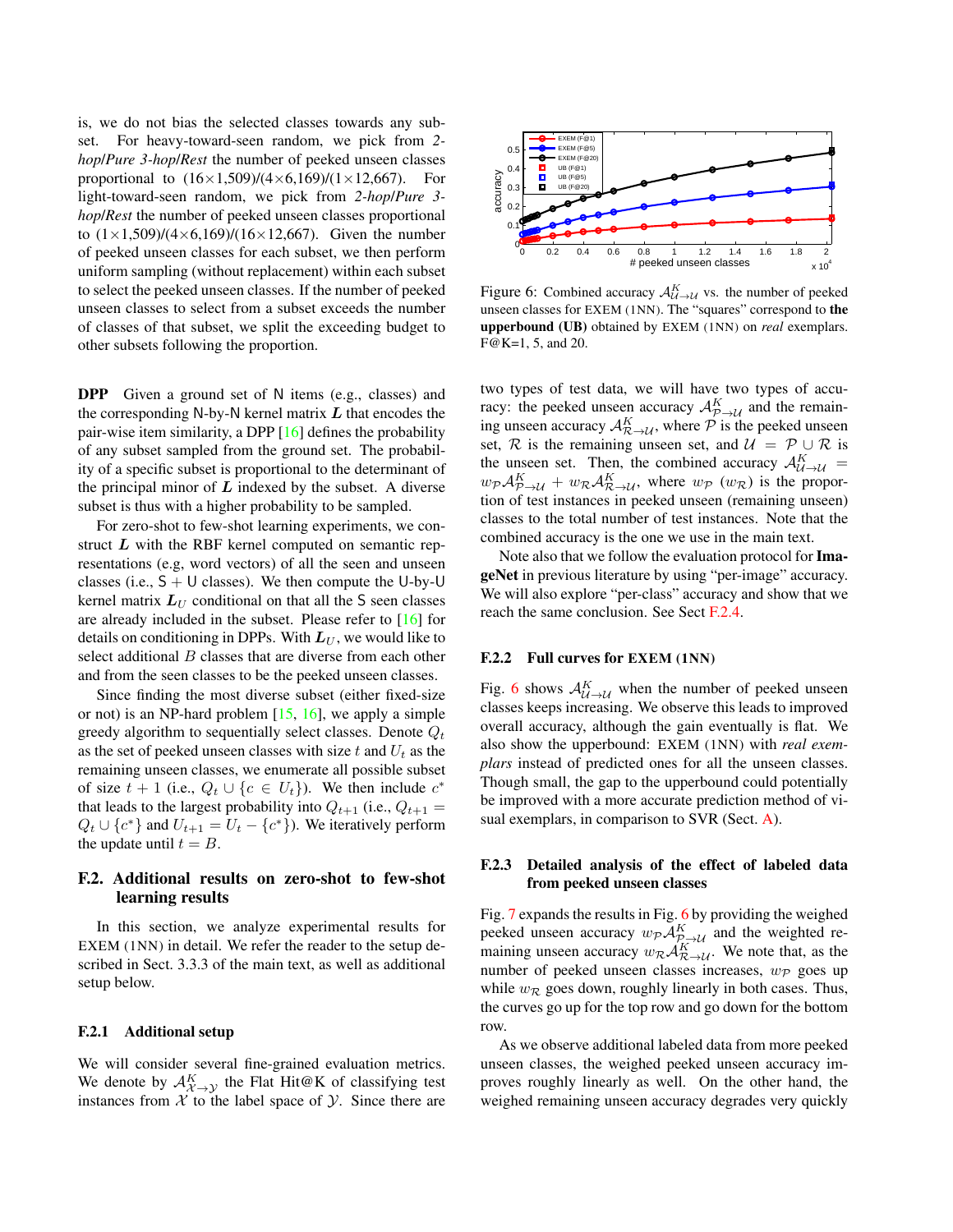<span id="page-8-1"></span>

Figure 7: (Top) Weighted **peeked unseen** accuracy  $w_{\mathcal{P}} A_{\mathcal{P}\rightarrow\mathcal{U}}^K$ vs. the number of peeked unseen classes. (Bottom) Weighted re**maining unseen**  $w_R \mathcal{A}_{\mathcal{R}\to\mathcal{U}}^K$  accuracy vs. the number of peeked unseen classes. The weight  $w_P(w_R)$  is the number of test instances belonging to  $P(R)$  divided by the total number of test instances. The evaluation metrics are F@1 (left) and F@20 (right).

<span id="page-8-2"></span>

Figure 8: Accuracy on test instances from the remaining unseen classes when classifying into the label space of remaining **unseen classes only**  $A_{\mathcal{R}\to\mathcal{R}}^K$  vs. the number of peeked unseen classes. ZSL trains on labeled data from the seen classes only while PZSL (ZSL with peeked unseen classes) trains on the the labeled data from both seen and peeked unseen classes. The evaluation metrics are F@1 (left) and F@20 (right).

for F@1 but slower for F@20. This suggests that the improvement we see (over ZSL performance) in Fig. 4 of the main text and Fig. [6](#page-7-0) is contributed largely by the fact that peeked unseen classes benefit themselves. *But how do peeked unseen classes exactly affect the remaining unseen classes?*

The above question is tricky to answer. There are two main factors that contribute to the performance on remaining unseen test instances. The first factor is the confusion among remaining classes themselves, and the second one

<span id="page-8-3"></span>

Figure 9: Accuracy on test instances from the remaining unseen classes when classifying into the label space of unseen classes  $\mathcal{A}_{\mathcal{R}\to\mathcal{U}}^K$  vs. the number of peeked unseen classes. ZSL trains on labeled data from the seen classes only while PZSL (ZSL with peeked unseen classes) trains on the the labeled data from both seen and peeked unseen classes. Note that these plots are the unweighted version of those at the bottom row of Fig. [7.](#page-8-1) The evaluation metrics are F@1 (left) and F@20 (right).

is the confusion with peeked unseen classes. We perform more analysis to understand the effect of each factor when classifying test instances from the remaining unseen set  $\mathcal{R}$ .

To remove the confusion with peeked unseen classes, we first restrict the label space to only the remaining unseen classes  $\mathcal{R}$ . In particular, we consider  $\mathcal{A}_{\mathcal{R}\rightarrow\mathcal{R}}^K$  and compare the method in two settings: ZSL and PZSL (ZSL with peeked unseen classes). ZSL uses only the training data from seen classes while PZSL uses the training data from both seen and peeked unseen classes. In Fig. [8,](#page-8-2) we see that adding labeled data from peeked unseen classes *does help* by resolving confusion among remaining unseen classes *themselves*, suggesting that peeked unseen classes inform other remaining unseen classes about visual information.

In Fig. [9,](#page-8-3) we add the confusion introduced by peeked unseen classes back by letting the label space consist of both P and R. That is, we consider  $\mathcal{A}_{\mathcal{R}\to\mathcal{U}}^K$ . For Flat Hit@1, the accuracy is hurt so badly that it goes down below ZSL baselines. However, for Flat Hit@20, the accuracy drops but still higher than ZSL baselines.

Thus, to summarize, adding peeked unseen classes has two benefits: it improves the accuracies on the peeked unseen classes  $P$  (Fig. [7](#page-8-1) (Top)), as well as reduces the confusion among remaining unseen classes  $R$  themselves (Fig. [8\)](#page-8-2). It biases the resulting classifiers towards the peeked unseen classes, hence causing confusion between  $P$  and  $R$ (Fig. [9\)](#page-8-3). When the pros outweigh the cons, we observe overall improvement (Fig. [6\)](#page-7-0). Additionally, when we use less strict metrics, peeked unseen classes always help (Fig. [9\)](#page-8-3).

### <span id="page-8-0"></span>F.2.4 Results on additional metric, additional method, and additional rounds

We further provide experimental results on additional metric: per-class accuracy and on multiple values of K in Flat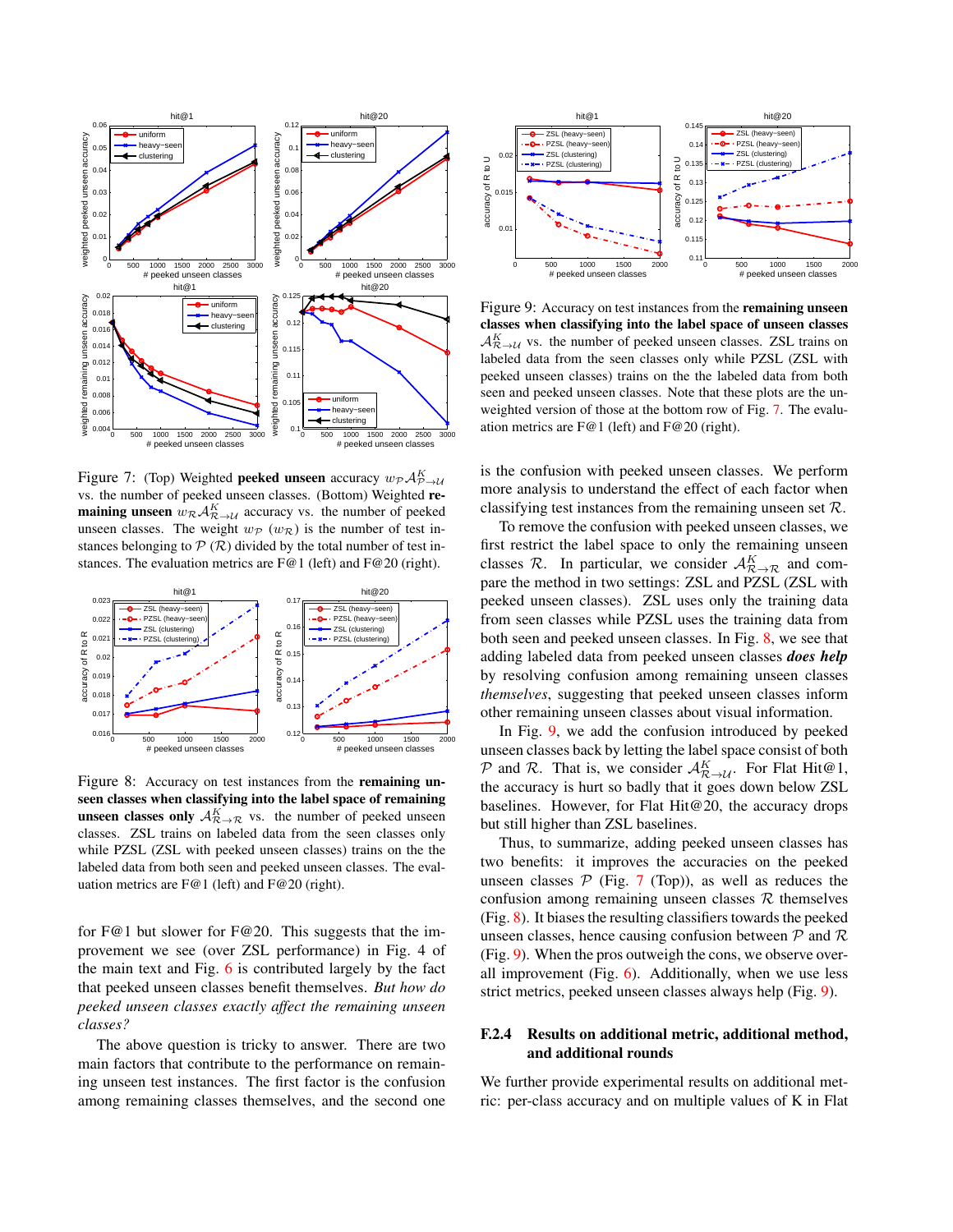<span id="page-9-5"></span>Hit @K (i.e.,  $K \in \{1, 2, 5, 10, 20\}$ ); additional method: EXEM (1NNS). We also provide results for EXEM (1NN) averaged over multiple rounds using heavy-toward-seen random, light-toward-seen random, and uniform random to select peeked unseen classes to illustrate the stability of these methods.

Fig. [10](#page-10-0) and [11](#page-10-1) summarize the results for per-image and per-class accuracy, respectively. For both figures, each row corresponds to a ZSL method and each column corresponds to a specific value of K in Flat Hit@K. In particular, from top to bottom, ZSL methods are EXEM (1NN), EXEM (1NNs), and SYNC<sup>o-vs-o</sup>. From left to right, Flat Hit $@K =$ 1, 2, 5, 10, and 20.

Where to peek? No matter which type of accuracy is considered, we observe similar trends previously seen in the main text. *heavy-toward-seen* is preferable for strict metrics (i.e., small K) while *clustering* is preferable for flexible metrics (i.e., large K), for all zero-shot learning algorithms.

Comparison between ZSL methods No matter which type of accuracy is considered, we observe similar trends seen in the main text. EXEM (1NNS), under the same Flat Hit@K and subset selection method and number of peeked unseen classes, slightly outperforms EXEM (1NN). Both EXEM (1NN) and EXEM (1NNs) outperform SYNC<sup>O-VS-O</sup>.

Per-class accuracy vs. Per-image accuracy Per-class accuracy is generally lower than per-image accuracy. This can be attributed to two factors. First, the average number of instances per class in *2-hop* is larger than that in *Pure*  $3$ -hop and *Rest* (see Sect. [F.1](#page-6-4) for the definition)<sup>3</sup>. Second, the per-class accuracy in *2-hop* is higher than that in *Pure* 3-hop and *Rest*<sup>[4](#page-9-3)</sup>. That is, when we compute the per-image accuracy, we emphasize the accuracy from *2-hop*. The first factor indicates the long-tail phenomena in ImageNet, and the second factor indicates the nature of zero-shot learning — unseen classes that are semantically more similar to the seen ones perform better than those that are less similar.

Stability of peeked unseen class random selection For all experimental results on PZSL above and in the main text, we use a single round of randomness for heavy-towardseen, light-toward-seen, and uniform random (see Sect. [F.1](#page-6-4) for details). That is, given budget  $B$ , we apply a fixed set of peeked unseen classes sampled according to a particular random strategy to all ZSL methods. To illustrate the stability of these random methods, we consider EXEM (1NN)

<span id="page-9-4"></span>Table 6: Comparison on using predicted and real exemplars for the peeked classes for few-shot learning (in %). EXEM (1NN) with heavy-toward-seen random for peeking 1,000 classes is used.

| Exemplar  | Flat Hit@K |     |     |      |      |  |  |
|-----------|------------|-----|-----|------|------|--|--|
| type      |            |     |     | 10   |      |  |  |
| Predicted | 3.1        | 4.6 | 7.5 | 10.8 | 15.6 |  |  |
| Real      | 3.1        | 4.6 |     | 10.8 | 15.6 |  |  |

with 10 rounds of randomness and provide the mean and standard deviation of accuracy in Fig. [12.](#page-12-5)

The results follow the same trends as shown in Fig. [10](#page-10-0) and Fig. 4 of the main text; the standard deviation is small when compared to the gap among different random selection methods. This observation suggests that, for random subset selection, the distribution of peeked unseen classes is more important than specific peeked unseen classes being selected.

Real or predicted exemplars for peeked classes What should we use as visual exemplars for peeked classes? There are two options. The first option is to use their real exemplars based on (a few) peeked instances. The second option is to use their predicted visual exemplars (where real exemplars are used to learn the predictor). As the training error of the (non-linear) regressor is quite low, we observe an unnoticeable difference in zero-shot performance between the two options. For instance, in Table [6,](#page-9-4) the two set of numbers match when the number of peeked classes is 1,000.

#### <span id="page-9-0"></span>G. Additional analysis on dimension for PCA

To better understand a trade-off between running time and ZSL performance, we expand Table 7 of the main text with more values for projected PCA dimensions d. In Table [7,](#page-11-28) we see that our approach is extremely robust. With d=50, it still outperforms all baselines (cf. Table 3) on AwA and SUN; with d=100, on all 3 datasets. Moreover, our method works reasonably over a wide range of (large enough) d on all datasets.

#### <span id="page-9-1"></span>H. Details on multi-layer perceptron

We follow the notations defined at the beginning of Sect. 2 and Sect. 2.1 of the main text. Similar to [\[32\]](#page-12-4), our multi-layer perceptron is of the form:

$$
\frac{1}{S} \sum_{c=1}^{S} \|\boldsymbol{v}_c - \boldsymbol{W}_2 \cdot \text{ReLU}(\boldsymbol{W}_1 \cdot \boldsymbol{a}_c)\|_2^2 + \lambda \cdot R(\boldsymbol{W}_1, \boldsymbol{W}_2),
$$
\n(2)

where R denotes the  $\ell_2$  regularization, S is the number of seen classes,  $v_c$  is the visual exemplar of class c,  $a_c$  is the semantic representation of class  $c$ , and the weights  $W_1$  and  $W_2$  are parameters to be optimized.

<span id="page-9-2"></span><sup>3</sup>On average, *2-hop* has 696 instances/class, *Pure 3-hop* has 584 instances/class, and *Rest* has 452 nstances/class

<span id="page-9-3"></span><sup>4</sup>For example, the per-class accuracy of EXEM (1NN) in *2-hop*/*Pure 3-hop*/*Rest* is 12.1/3.0/0.8 (%) at Flat Hit@1 under 1,000 peeked unseen classes selected by heavy-toward-seen random.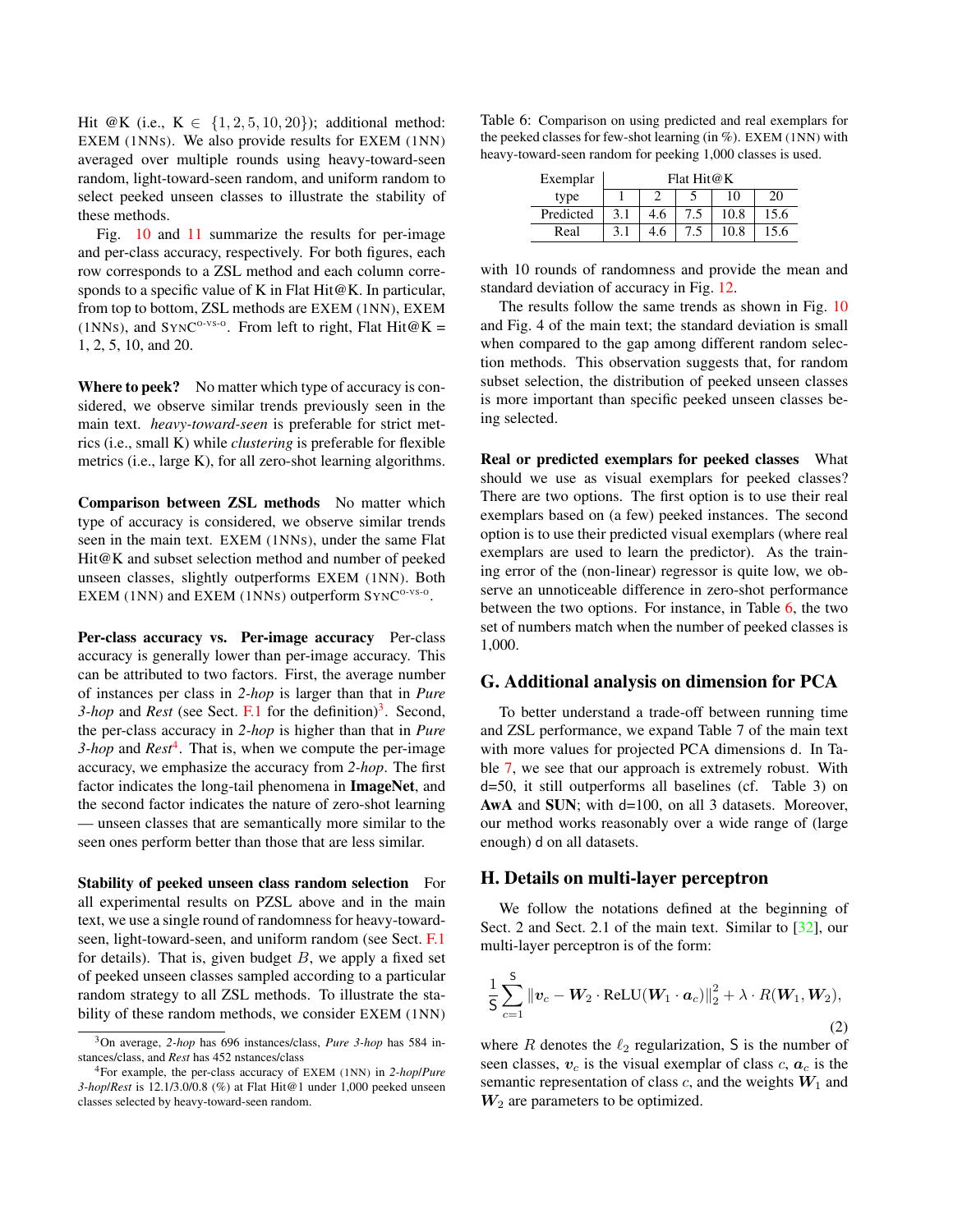<span id="page-10-0"></span>

Figure 10: Combined per-image accuracy vs. the number of peeked unseen classes for EXEM (1NN), EXEM (1NNS), and SYNC. The evaluation metrics are, from left to right, Flat Hit@1,2,5, 10, and 20. Five subset selection approaches are considered.

<span id="page-10-1"></span>

Figure 11: Combined per-class accuracy vs. the number of peeked unseen classes for EXEM (1NN), EXEM (1NNS), and SYNC. The evaluation metrics are, from left to right, Flat Hit@1, 2, 5, 10, and 20. Five subset selection approaches are considered.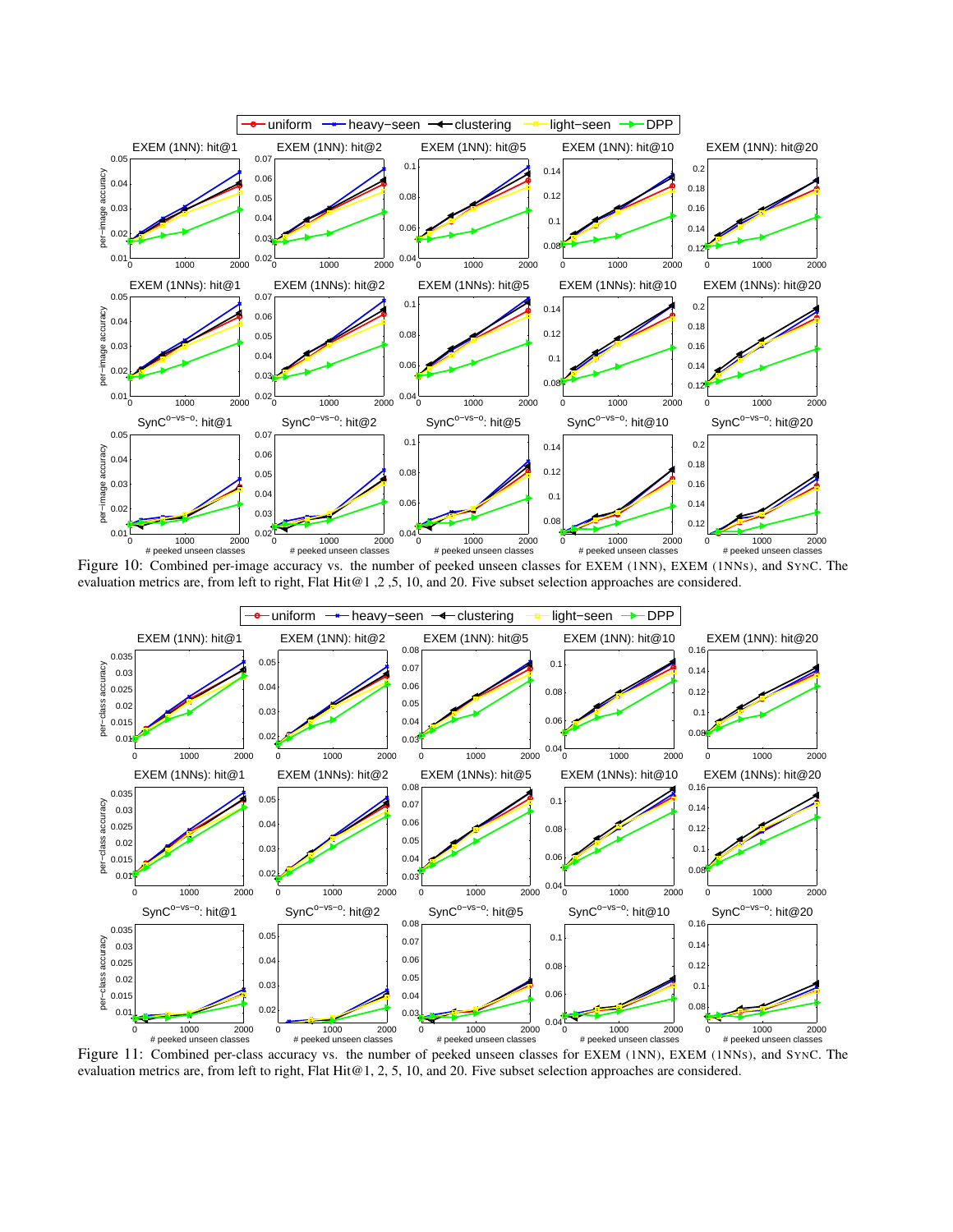<span id="page-11-30"></span><span id="page-11-28"></span>Table 7: Accuracy of EXEM (1NN) on AwA, CUB, and SUN when predicted exemplars are from original visual features (No PCA) and PCA-projected features (PCA with d = 1024, 500, 200, 100, 50, 10).

| Dataset    | No PCA     | <b>PCA</b> | <b>PCA</b> | <b>PCA</b> | <b>PCA</b> | <b>PCA</b> | <b>PCA</b> |
|------------|------------|------------|------------|------------|------------|------------|------------|
| name       | $d = 1024$ | $d = 1024$ | $d = 500$  | $d = 200$  | $d = 100$  | $d = 50$   | $d = 10$   |
| AwA        | 77.8       | 76.2       | 76.2       | 76.0       | 75.8       | 76.5       | 73.4       |
| <b>CUB</b> | 55.1       | 56.3       | 56.3       | 58.2       | 54.7       | 54.1       | 38.4       |
| <b>SUN</b> | 69.2       | 69.6       | 69.6       | 69.6       | 69.3       | 68.3       | 55.3       |

Following  $[32]$ , we randomly initialize the weights  $W_1$ and  $W_2$ , and set the number of hidden units for **AwA** and CUB to be 300 and 700, respectively. We use Adam optimizer with a learning rate 0.0001 and minibatch size of S. We tune  $\lambda$  on the same splits of data as in other experiments with class-wise CV (Sect. [B.3\)](#page-1-1). Our code is implemented in TensorFlow [\[1\]](#page-11-29).

# References

- <span id="page-11-29"></span>[1] M. Abadi, A. Agarwal, P. Barham, E. Brevdo, Z. Chen, C. Citro, G. S. Corrado, A. Davis, J. Dean, M. Devin, et al. Tensorflow: Large-scale machine learning on heterogeneous distributed systems. *arXiv preprint arXiv:1603.04467*, 2016. [12](#page-11-30)
- <span id="page-11-13"></span>[2] Z. Akata, F. Perronnin, Z. Harchaoui, and C. Schmid. Labelembedding for attribute-based classification. In *CVPR*, 2013.  $\overline{2}$  $\overline{2}$  $\overline{2}$
- <span id="page-11-9"></span>[3] Z. Akata, S. Reed, D. Walter, H. Lee, and B. Schiele. Evaluation of output embeddings for fine-grained image classification. In *CVPR*, 2015. [2,](#page-1-5) [3,](#page-2-2) [4](#page-3-2)
- <span id="page-11-4"></span>[4] S. Changpinyo, W.-L. Chao, B. Gong, and F. Sha. Synthesized classifiers for zero-shot learning. In *CVPR*, 2016. [1,](#page-0-2) [2,](#page-1-5) [3,](#page-2-2) [4,](#page-3-2) [7](#page-6-5)
- <span id="page-11-25"></span>[5] W.-L. Chao, S. Changpinyo, B. Gong, and F. Sha. An empirical study and analysis of generalized zero-shot learning for object recognition in the wild. In *ECCV*, 2016. [6,](#page-5-2) [7](#page-6-5)
- <span id="page-11-5"></span>[6] J. Deng, W. Dong, R. Socher, L.-J. Li, K. Li, and L. Fei-Fei. Imagenet: A large-scale hierarchical image database. In *CVPR*, 2009. [1,](#page-0-2) [2](#page-1-5)
- <span id="page-11-18"></span>[7] M. Elhoseiny, B. Saleh, and A. Elgammal. Write a classifier: Zero-shot learning using purely textual descriptions. In *ICCV*, 2013. [2](#page-1-5)
- <span id="page-11-15"></span>[8] A. Farhadi, I. Endres, D. Hoiem, and D. Forsyth. Describing objects by their attributes. In *CVPR*, 2009. [2](#page-1-5)
- <span id="page-11-6"></span>[9] A. Frome, G. S. Corrado, J. Shlens, S. Bengio, J. Dean, M. Ranzato, and T. Mikolov. Devise: A deep visual-semantic embedding model. In *NIPS*, 2013. [1,](#page-0-2) [2,](#page-1-5) [4](#page-3-2)
- <span id="page-11-23"></span>[10] Y. Fu, T. M. Hospedales, T. Xiang, and S. Gong. Transductive multi-view zero-shot learning. *TPAMI*, 2015. [3,](#page-2-2) [7](#page-6-5)
- <span id="page-11-12"></span>[11] K. He, X. Zhang, S. Ren, and J. Sun. Deep residual learning for image recognition. In *CVPR*, 2016. [2](#page-1-5)
- <span id="page-11-21"></span>[12] S. Ioffe and C. Szegedy. Batch normalization: Accelerating deep network training by reducing internal covariate shift. In *ICML*, 2015. [3,](#page-2-2) [4](#page-3-2)
- <span id="page-11-24"></span>[13] D. Jayaraman, F. Sha, and K. Grauman. Decorrelating semantic visual attributes by resisting the urge to share. In *CVPR*, 2014. [3](#page-2-2)
- <span id="page-11-22"></span>[14] A. Krizhevsky, I. Sutskever, and G. E. Hinton. Imagenet classification with deep convolutional neural networks. In *NIPS*, 2012. [3,](#page-2-2) [4](#page-3-2)
- <span id="page-11-27"></span>[15] A. Kulesza and B. Taskar. k-dpps: Fixed-size determinantal point processes. In *ICML*, 2011. [8](#page-7-1)
- <span id="page-11-26"></span>[16] A. Kulesza and B. Taskar. Determinantal point processes for machine learning. *Foundations and Trends in Machine Learning*, 5(2–3), 2012. [8](#page-7-1)
- <span id="page-11-1"></span>[17] C. H. Lampert, H. Nickisch, and S. Harmeling. Attributebased classification for zero-shot visual object categorization. *TPAMI*, 36(3):453–465, 2014. [1,](#page-0-2) [2,](#page-1-5) [7](#page-6-5)
- <span id="page-11-17"></span>[18] Y. Lu. Unsupervised learning of neural network outputs: with application in zero-shot learning. In *IJCAI*, 2016. [2](#page-1-5)
- <span id="page-11-11"></span>[19] T. Mensink, E. Gavves, and C. G. Snoek. Costa: Cooccurrence statistics for zero-shot classification. In *CVPR*, 2014. [2,](#page-1-5) [3,](#page-2-2) [4](#page-3-2)
- <span id="page-11-7"></span>[20] M. Norouzi, T. Mikolov, S. Bengio, Y. Singer, J. Shlens, A. Frome, G. S. Corrado, and J. Dean. Zero-shot learning by convex combination of semantic embeddings. In *ICLR*, 2014. [1,](#page-0-2) [2,](#page-1-5) [4,](#page-3-2) [7](#page-6-5)
- <span id="page-11-3"></span>[21] G. Patterson, C. Xu, H. Su, and J. Hays. The sun attribute database: Beyond categories for deeper scene understanding. *IJCV*, 108(1-2):59–81, 2014. [1](#page-0-2)
- <span id="page-11-10"></span>[22] B. Romera-Paredes and P. H. S. Torr. An embarrassingly simple approach to zero-shot learning. In *ICML*, 2015. [2,](#page-1-5) [3,](#page-2-2) [4,](#page-3-2) [7](#page-6-5)
- <span id="page-11-8"></span>[23] O. Russakovsky, J. Deng, H. Su, J. Krause, S. Satheesh, S. Ma, Z. Huang, A. Karpathy, A. Khosla, M. Bernstein, A. C. Berg, and L. Fei-Fei. ImageNet Large Scale Visual Recognition Challenge. *IJCV*, 2015. [1](#page-0-2)
- <span id="page-11-0"></span>[24] B. Schölkopf, A. J. Smola, R. C. Williamson, and P. L. Bartlett. New support vector algorithms. *Neural computation*, 12(5):1207–1245, 2000. [1](#page-0-2)
- <span id="page-11-20"></span>[25] K. Simonyan and A. Zisserman. Very deep convolutional networks for large-scale image recognition. In *ICLR*, 2015. [3,](#page-2-2) [4](#page-3-2)
- <span id="page-11-14"></span>[26] R. Socher, M. Ganjoo, C. D. Manning, and A. Ng. Zero-shot learning through cross-modal transfer. In *NIPS*, 2013. [2](#page-1-5)
- <span id="page-11-19"></span>[27] L. Van der Maaten and G. Hinton. Visualizing data using t-sne. *JMLR*, 9(2579-2605):85, 2008. [3,](#page-2-2) [5,](#page-4-3) [6](#page-5-2)
- <span id="page-11-2"></span>[28] C. Wah, S. Branson, P. Welinder, P. Perona, and S. Belongie. The Caltech-UCSD Birds-200-2011 Dataset. Technical Report CNS-TR-2011-001, California Institute of Technology, 2011. [1](#page-0-2)
- <span id="page-11-16"></span>[29] Q. Wang and K. Chen. Zero-shot visual recognition via bidirectional latent embedding. *arXiv preprint arXiv:1607.02104*, 2016. [2,](#page-1-5) [3,](#page-2-2) [4](#page-3-2)